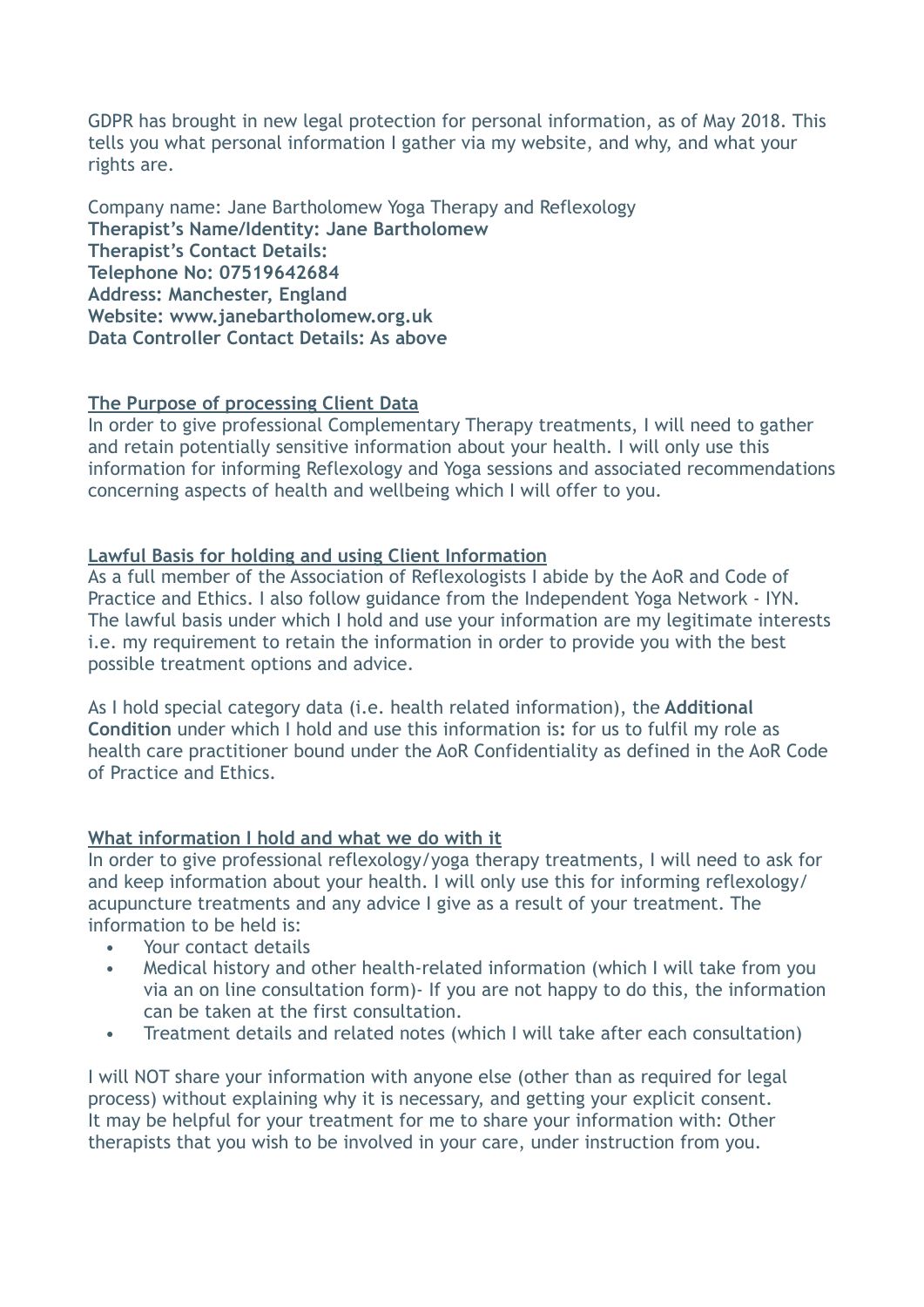# **How Long I Retain Your Information for**

I will keep your information for the following period of 7 years after the last treatment as required by our insurance. Children records will be kept until the child is 25 years old, or 26 if the child was 17 years old when treated, according to law.

### Your data will not be transferred outside the EU without your consent. **Protecting Your Personal Data**

I am committed to ensuring that your personal data is secure. In order to prevent unauthorised access or disclosure, I have put in place appropriate technical, physical and managerial procedures to safeguard and secure the information I collect from you. I will contact you using the contact preferences you give me in relation to:

- Appointment times
- Reflexology/Yoga Therapy information or information related to your health.

## **Your Rights**

GDPR gives you the following rights:

- The right to be informed:
- *• To know how your information will be held and used (this notice).*
- The right of access:
- *• To see your therapist's records of your personal information, so you know what is held about you and can verify it.*
- The right to rectification:
- *• To tell your therapist to make changes to your personal information if it is incorrect or incomplete.*
- The right to erasure (also called "the right to be forgotten"):
- *• For you to request your therapist to erase any information they hold about you*
- The right to restrict processing of personal data:.
- *• You have the right to request limits on how your therapist uses your personal information*
- The right to data portability: *under certain circumstances you can request a copy of personal information held electronically so you can reuse it in other systems.*
- The right to object:
- *• To be able to tell your therapist you don't want them to use certain parts of your information, or only to use it for certain purposes.*
- Rights in relation to automated decision-making and profiling.
- The right to lodge a complaint with the Information Commissioner's Office:
- *• To be able to complain to the ICO if you feel your details are not correct, if they are not being used in a way that you have given permission for, or if they are being stored when they don't have to be.*

[Full details of your rights can be found at https://ico.org.uk/for-organisations/guide-to](https://ico.org.uk/for-organisations/guide-to-the-general-data-protection-regulation-gdpr/individual-rights/)[the-general-data-protection-regulation-gdpr/individual-rights/.](https://ico.org.uk/for-organisations/guide-to-the-general-data-protection-regulation-gdpr/individual-rights/)

If you wish to exercise any of these rights, please use the contact details given above. If you are dissatisfied with the response you can complain to the [Information](https://ico.org.uk/)  [Commissioner's Office](https://ico.org.uk/); their contact details are at:Â [www.ico.org.uk](http://www.ico.org.uk/)